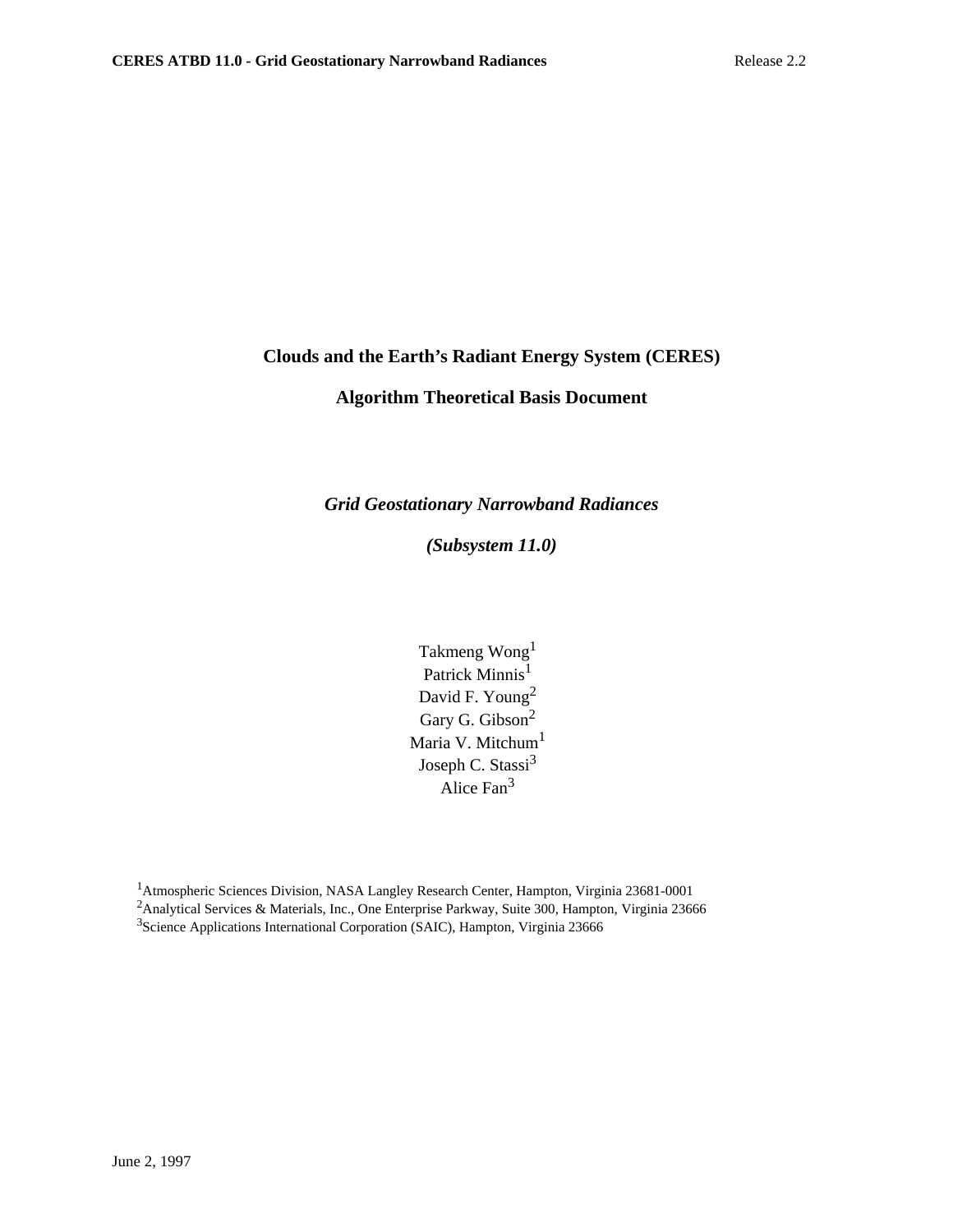

# **CERES Top Level Data Flow Diagram**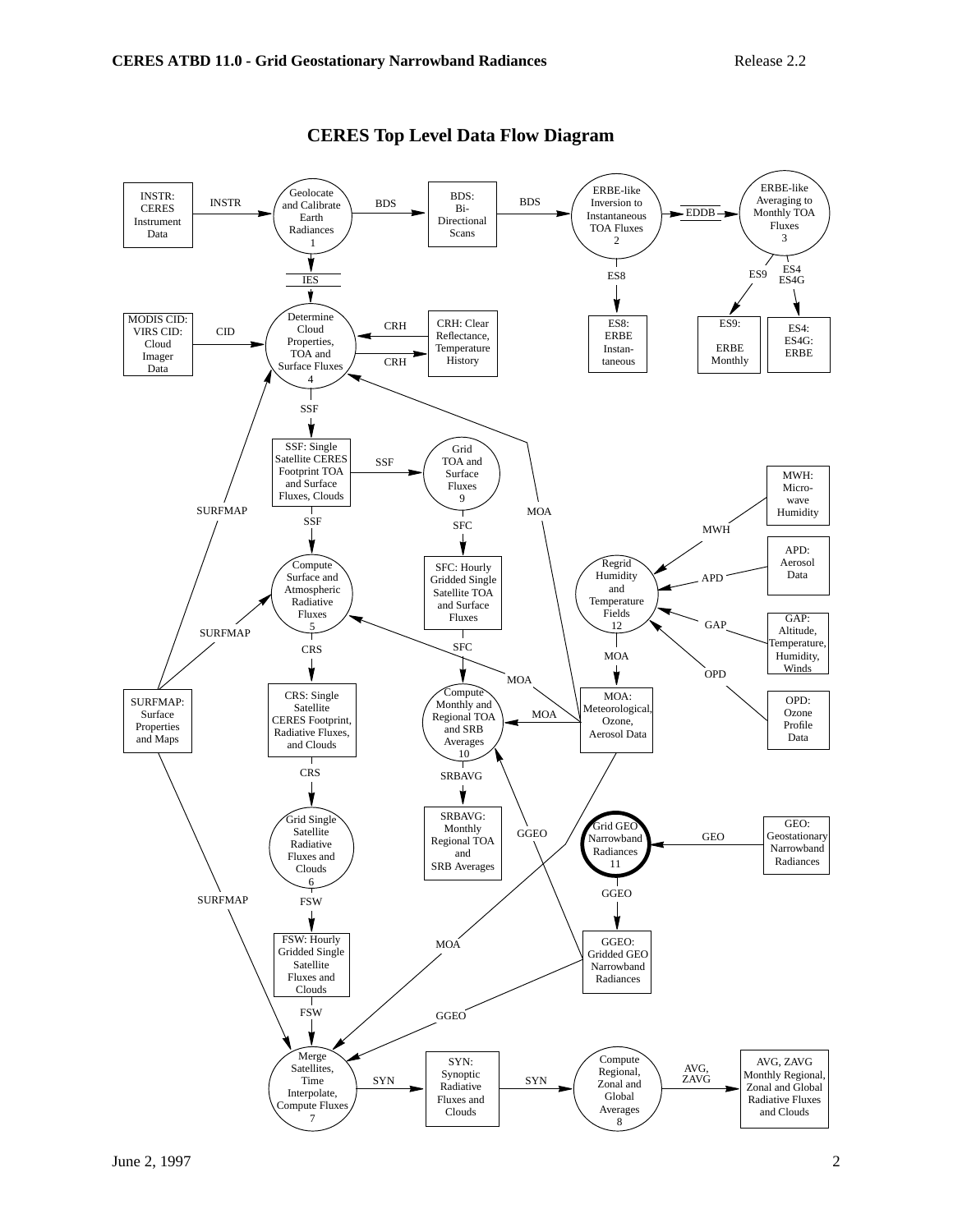#### **Abstract**

*This subsystem, Grid Geostationary Narrowband Radiances, provides two functions for the CERES data system. First, it gives the transformation from geostationary-based data to CERES-based data by assigning each geostationary narrowband radiance to the appropriate region of the CERES 1-degree equal-angle grid. Second, this subsystem performs spatial averaging of the geostationary data over each CERES gridded region. The resultant data are used as input to (1) CERES subsystem 7 (Time Interpolation and Synoptic Flux Computation for Single and Multiple Satellites) and (2) CERES subsystem 10 (Monthly Regional TOA and Surface Radiation Budget).*

*The chief input product for this subsystem is narrowband visible (VIS) and infrared (IR) radiances from geostationary satellites. These data have a spatial and temporal resolution of 10 km and 3-hours, respectively.*

*The output data product of this subsystem contains gridded 1 degree equal-angle regional geostationary satellite narrowband VIS and IR radiances at a 3-hourly temporal resolution.*

#### **11.0. Grid Geostationary Narrowband Radiances**

#### **11.1. Introduction**

The Cloud and the Earth's Radiant Energy System (CERES) broadband instrument will be flying on three different satellites. In order to assist the diurnal modeling of the top-of-atmosphere (TOA) fluxes and to minimize the temporal sampling errors in the CERES monthly mean TOA fluxes products, the CERES Data Management System will produce grid-averaged geostationary narrowband visible (VIS) and infrared (IR) radiances.

#### **11.2. Data Description**

Currently, this subsystem will use geostationary satellite data collected by the International Satellite Cloud Climatology Project (ISCCP). The ISCCP B1 dataset consists of un-intercalibrated radiances at a resolution of approximately 10 km. These data are navigated and subsampled to a nominal resolution of 30 km to produce the B2 dataset. After completion of cross-calibration procedures, the B2 data are calibrated to yield the B3 dataset which is used to produce ISCCP cloud products. The processing of the geostationary data from initial collection to the B3 product requires 1 to 2 years depending on the efficiency of the calibration effort. Although the B2 and B3 products are more convenient, the B1 dataset is used in the CERES system because it meets the strict scheduling requirements of the CERES project and provides the spatial coverage and resolution necessary for accurate gridded geostationary radiance averages. The B1 data are usually available 2 months after collection and have the highest resolution of any ISCCP product. The B2 data generally become available a few months after the B1 data but suffer from reduced resolution. The diminished sampling introduces an uncertainty of  $\sim$  15% and 2% in the average VIS and IR radiances, respectively, for the nominal 1-degree CERES grid boxes. The uncertainty is even greater at higher latitudes where the grid box area decreases. These levels of uncertainty are unacceptable. The current CERES Time Interpolation and Spatial Averaging (TISA) algorithms do not require intercalibrated geostationary radiances so the additional information from the B3 data is not necessary. In addition, the long delay encountered with the B3 data precludes their use in the CERES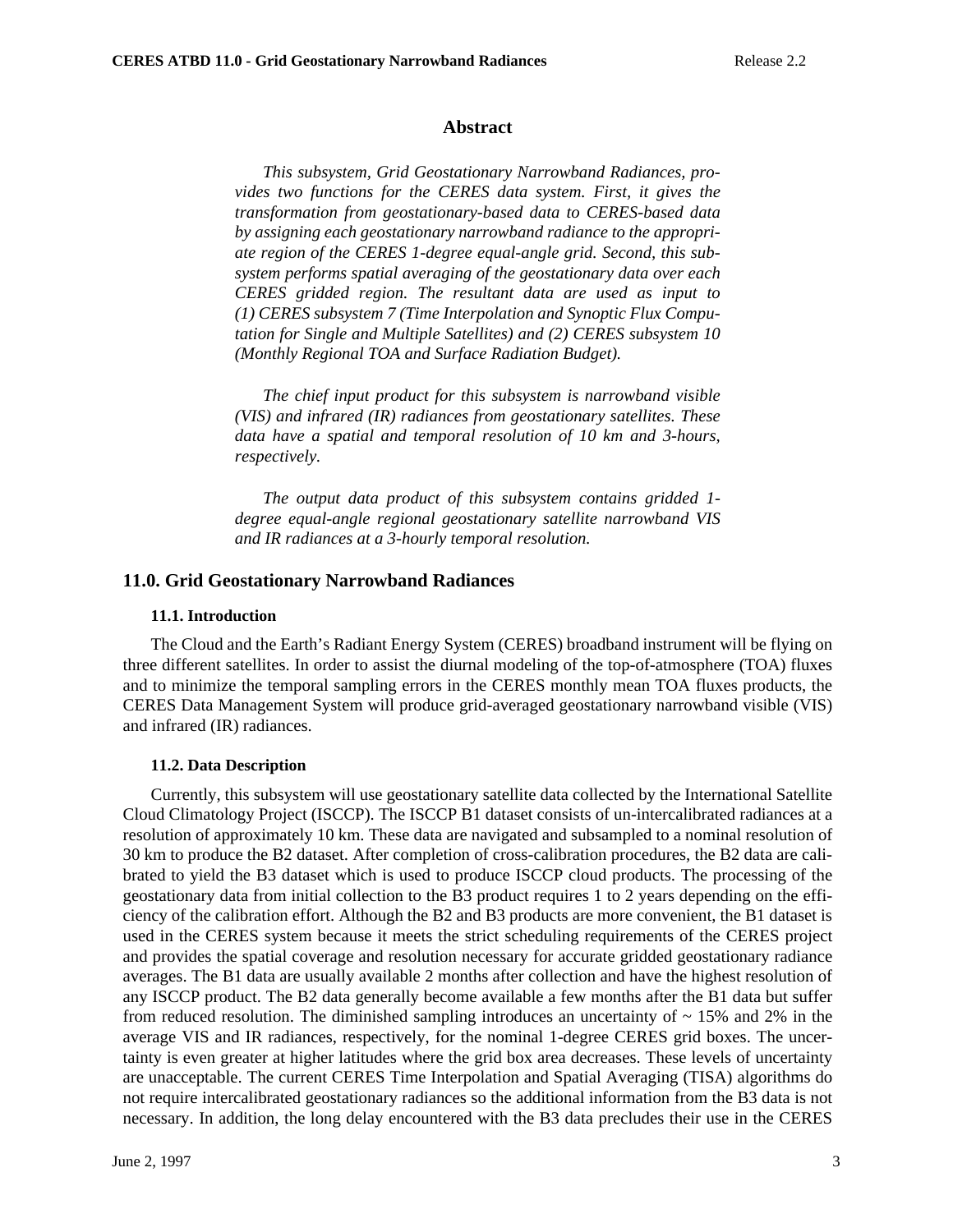algorithms, especially during validation periods. The B1 data are the only data sufficient for meeting CERES' requirements.

At the present time, the B1 geostationary (GEO) data are available from four different satellites; METEOSAT, GOES-EAST, GOES-WEST, and GMS at 3-hourly intervals nominally at 0, 3, 6, ..., 21 GMT. Since these GEO datasets are neither intercalibrated nor navigated to a common data format, each data will have its own calibration and navigation information coded in the native format (see Appendix A for details). Thus, separate algorithms are developed by CERES to read, navigate, and calibrate each of the four GEO data sets independently. Intercalibration of these data sets is not performed at the present time since cross-calibration is not a required element in the current CERES TISA algorithms. Once these data are successfully read into the CERES processing system, they will be gridded and averaged into the standard CERES 1-degree equal-angle grid system. The outputs consist of means and statistics of VIS and IR narrowband radiances for each of the CERES 1-degree grid boxes and each of the 3-hourly synoptic times. This final product represents a major input source for both subsystems 7 and 10.

# **11.3. Algorithm Description**

The functions of the Grid Geostationary Narrowband Radiances (GGEO) subsystem are very similar to those of Subsystem 6. The first is the gridding function, in which individual GEO measurements are assigned to the appropriate CERES region or grid box. The second is the averaging function, in which spatial averages of VIS and IR narrowband radiances are computed. The algorithms used to perform these functions are described below.

# *11.3.1. Gridding Algorithm*

The gridding algorithm used in the GGEO Subsystem is exactly the same as for the FSW product. Details of this algorithm are presented in the ATBD for Subsystem 6.0, section 6.2.1.

#### *11.3.2. Spatial Averaging Algorithms*

*11.3.2.1. Time and geometry data.* Using the technique outlined in Subsystem 6.0, section 6.2.2.1, this subsystem will use the key footprint for calculating the time and geometry data for each CERES grid box. The key footprint for the geostationary data is defined by the GEO measurement that is closest to the centroid of the CERES 1-degree equal-angle grid box. The cosine of the satellite zenith angle, the cosine of the solar zenith angle, and the relative azimuth angle for the footprint are calculated based on the time of the key footprint, the location of the key footprint (latitude and longitude), and the position of the sub-satellite point.

*11.3.2.2. Spatial averaging .* The spatial averaging algorithms for calculating mean and statistics for GEO radiances are exactly the same as those used for the FSW product. Specifically, all GEO measurements located within a CERES grid box are averaged together to obtain a regional mean value. Additional details of these algorithms are described in ATBD Subsystem 6.0, section 6.2.2.2.

# **11.4. Procedural Considerations**

#### *11.4.1. Routine Operations Expectations*

The gridding and spatial averaging functions are performed for each GEO data file. The input data is a 3-hourly product. The output GGEO data is a 3-hourly data product arranged sequentially in time for the entire month period.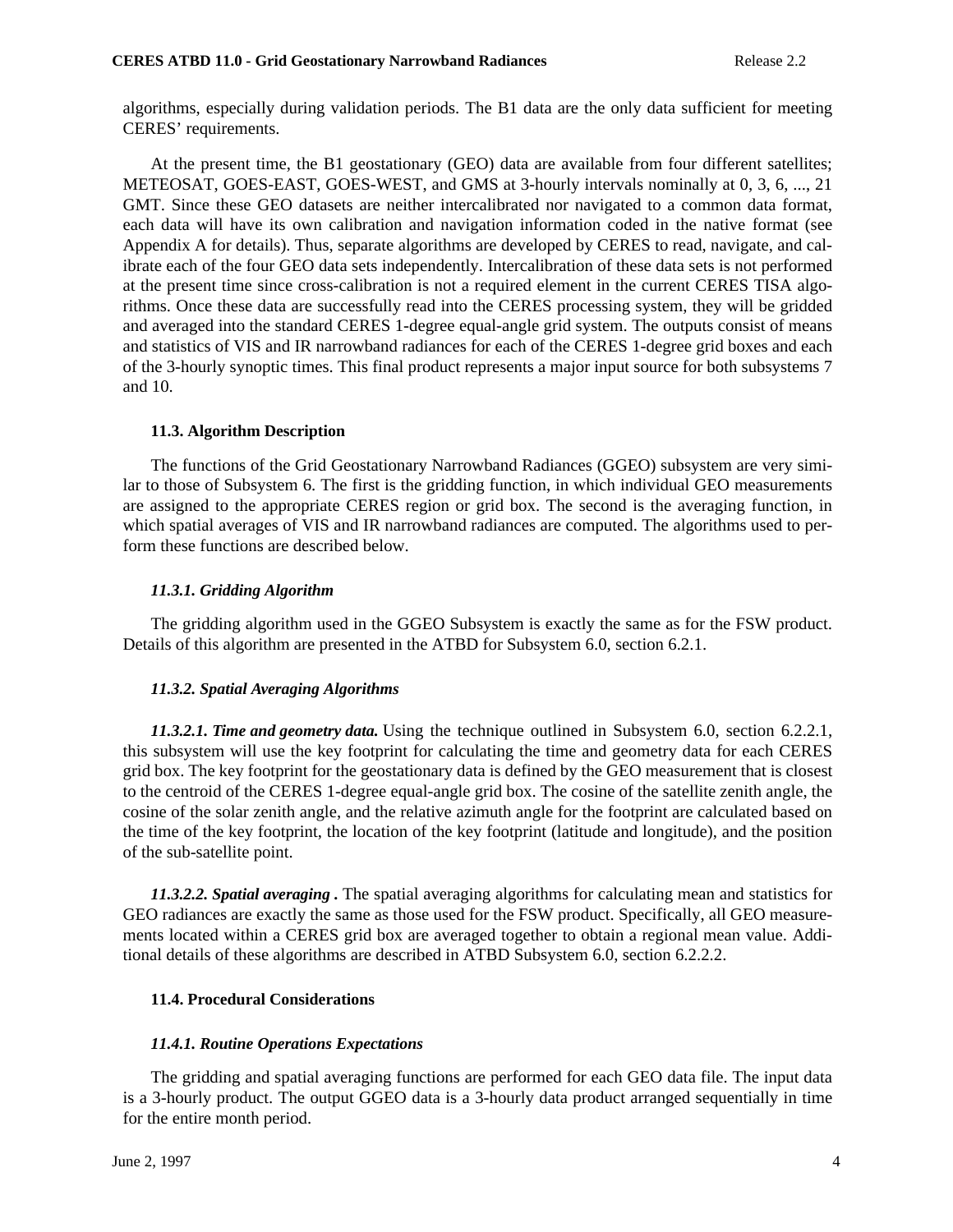### *11.4.2. Exception Handling Strategy: Missing Data, Invalid Data*

Geostationary data sets are commonly known to have missing data. In order to properly handle these situations, routine limit checks will be made to make sure that data are within reasonable limits. Data that are outside these limits will be excluded from further processing and a diagnostic report will be issued. These data will also be noted on the quality control (QC) reports generated by the subsystem.

### *11.5. Strategic Concerns*

Major strategic concerns for this subsystem involve the possible future use of geostationary cloud products in Release 4 for assisting CERES temporal interpolation of cloud parameters. The current GGEO subsystem is only designed to perform gridding and averaging of un-intercalibrated geostationary satellite narrowband radiances. Intercalibration between different GEO satellite sensors is not performed at this time since cross-calibration of different GEO data sets is not a required element for the current CERES TISA algorithms. However, cross-calibration between these data sets will become an important issue for deriving geostationary cloud products from a subset of CERES cloud algorithms. Studies are currently underway to define these cross-calibration requirements and procedures using VIRS and MODIS channels. In addition, spatial averaging algorithms similar to those used in Subsystem 6.0 will have to be incorporated into the GGEO subsystem for averaging of these cloud data. Changes will have to be made to the GGEO data structures to accommodate the additional cloud parameters. Furthermore, studies are also underway to examine possible use of polar orbiter narrowband VIS and IR data to fill in data gaps due to incomplete geographical sampling by the geostationary satellites.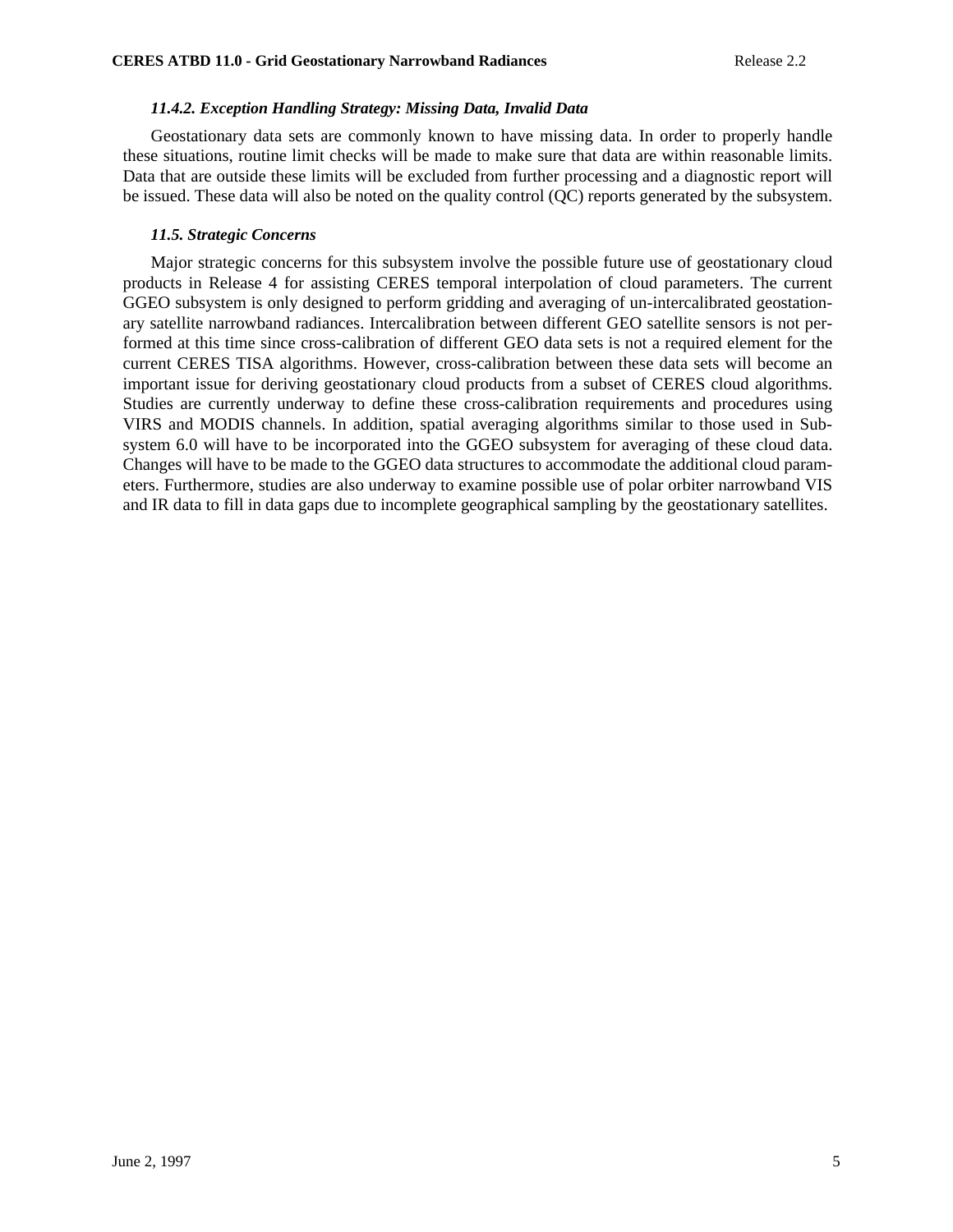# **Appendix A**

# **Input Data Products**

### **Grid Geostationary Narrowband Radiances (Subsystem 11.0)**

This appendix describes the data products which are used by the algorithms in this subsystem. The table below summarizes these products, listing the CERES and EOSDIS product codes or abbreviations, a short product name, the product type, the production frequency, and volume estimates for each individual product as well as a complete data month of production. The product types are defined as follows:

Ancillary products: Non-CERES data needed to interpret measurements

| <b>Product Code</b> |               | Name                                     | Type      | Frequency | Size, | Monthly  |
|---------------------|---------------|------------------------------------------|-----------|-----------|-------|----------|
| <b>CERES</b>        | <b>EOSDIS</b> |                                          |           |           | MB    | Size, MB |
| <b>GEO</b>          | CERX09        | Geostationary<br>Narrowband<br>Radiances | Ancillary | $8$ /day  | 30.6  | 7600     |

#### Table A-1. Input Products Summary

#### **Geostationary Narrowband Radiances (GEO)**

Currently, CERES will use geostationary satellite data collected by the International Satellite Cloud Climatology Project (ISCCP).

The ISCCP B1 dataset consists of a narrowband infrared channel radiance (near 10.8 micrometer) and a narrowband visible channel radiance (near 0.68 micrometer). The radiances are sampled at about 10-km resolution every 3 hours. These data are in the form of eight or ten-bit counts that can be converted to radiances using either nominal, normalized, or updated calibration formulae.

There are four sets of B1 data currently available. Others may be added in the future as other satellites are launched. The four sets currently available are

- 1. GMS in GMS format
- 2. METEOSAT in METEOSAT format
- 3. GOES-8 in Canadian format
- 4. GOES-9 in McIDAS format

These data will be provided by EOSDIS which will acquire them from NOAA, the designated archive center for ISCCP B1 data. The data volume is as follows:

- 1. GMS: eight 3480 cartridges
- 2. METEOSAT: eight 3480 cartridges
- 3. GOES-8: fifteen 3480 cartridges
- 4. GOES-9: seven 3480 cartridges

Each 3480 cartridge holds about 200 MB, so the data volume will be about 7.6 GB per month. NOAA will package these data in 8-mm tape format.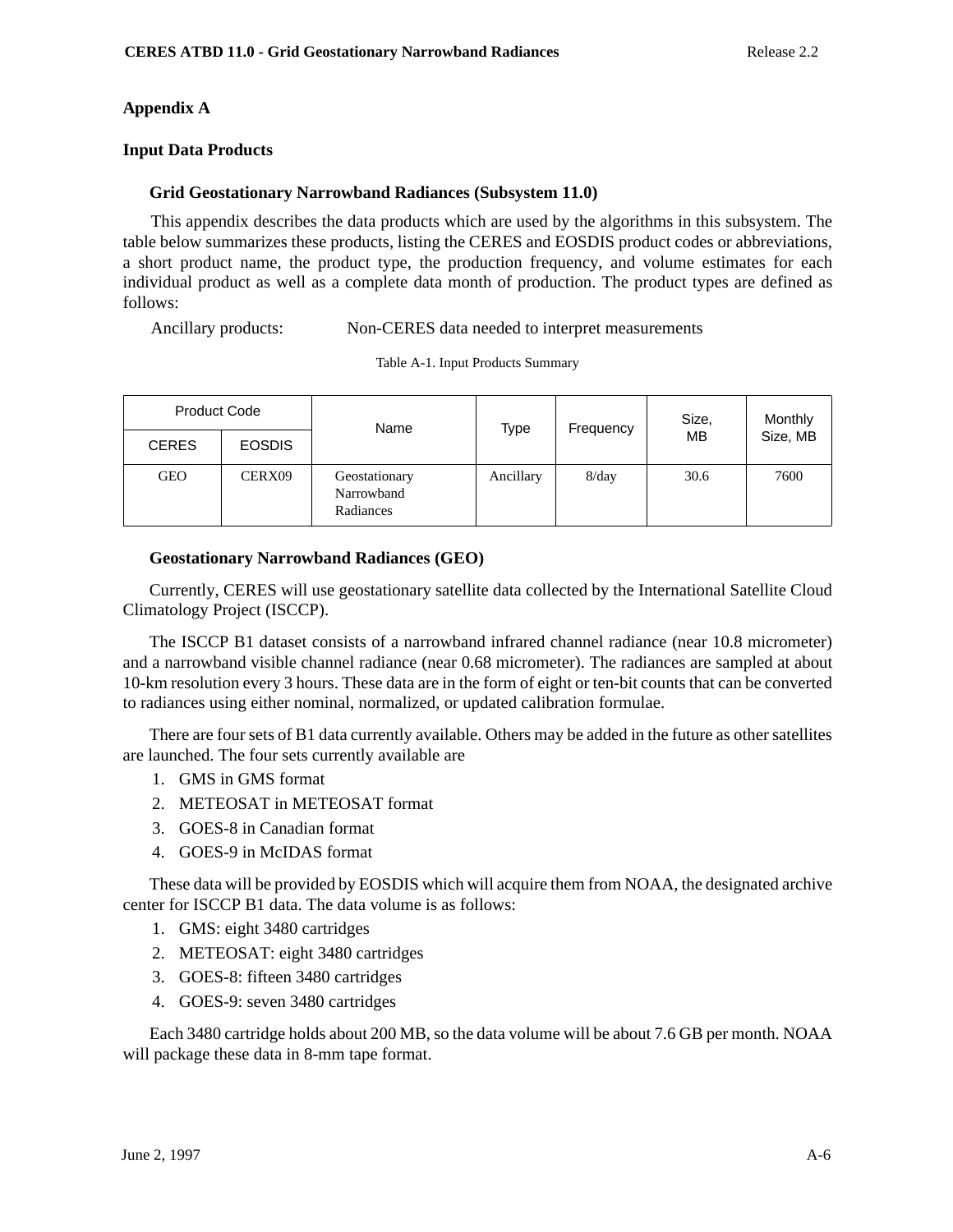**Level:** 1B **Portion of Globe Covered**<br> **Portion of Globe Covered**<br> **File:** 1 hemisphere **Frequency:** every third hour

**File:** 1 hemisphere<br>**Record:** 10 km footprint

**File:** 1 hour **Record:** Instantaneous

**Time Interval Covered Portion of Atmosphere Covered**<br>File: 1 hour **Portion of Atmosphere Covered**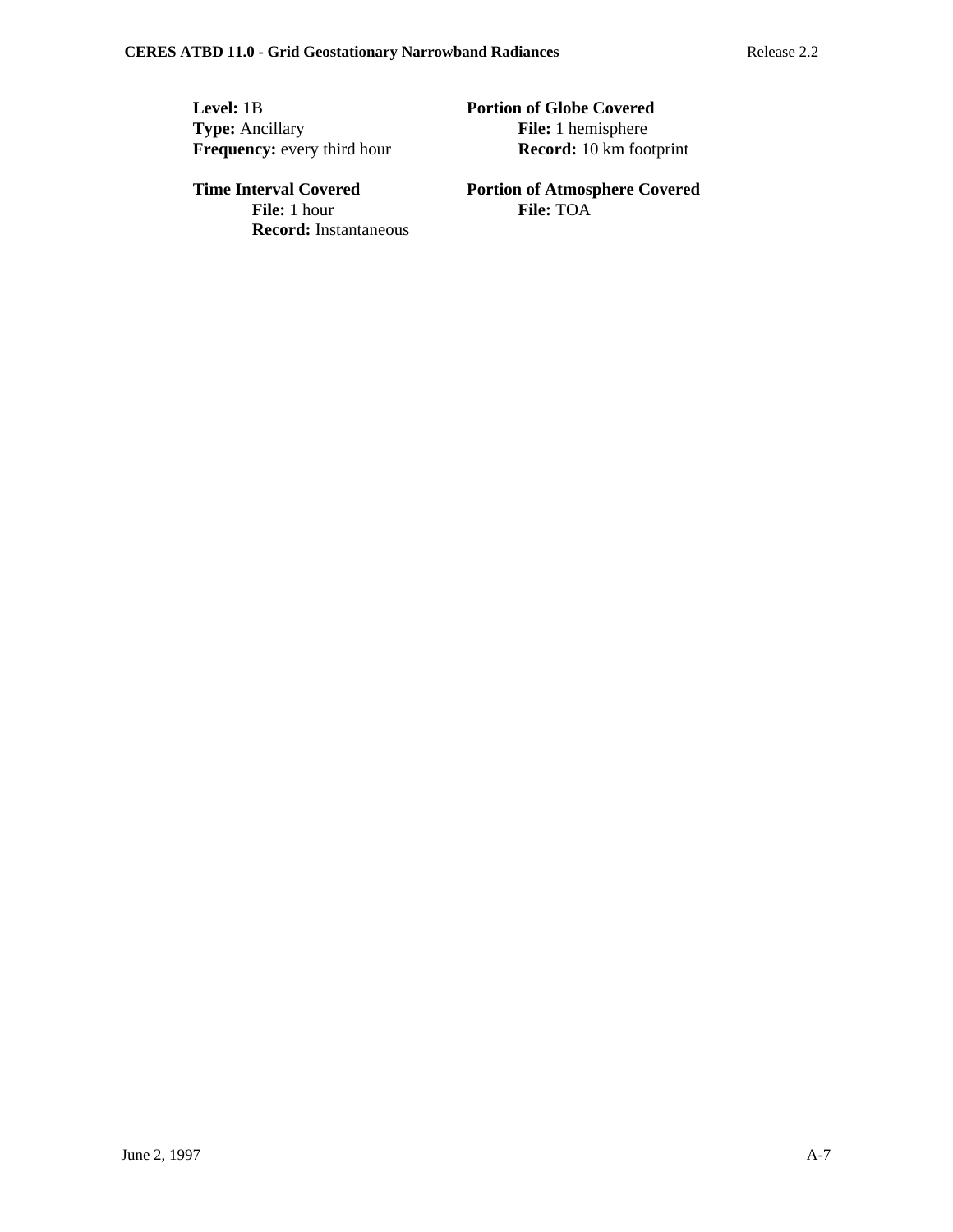### **Appendix B**

#### **Output Data Products**

### **Grid Geostationary Narrowband Radiances (Subsystem 11)**

This appendix describes the data products which are produced by the algorithms in this subsystem. Table B-1 below summarizes these products, listing the CERES and EOSDIS product codes or abbreviations, a short product name, the product type, the production frequency, and volume estimates for each individual product as well as a complete data month of production. The product types are defined as follows:

Archival products: Assumed to be permanently stored by EOSDIS Internal products: Temporary storage by EOSDIS (days to years)

The following pages describe each product. An introductory page provides an overall description of the product and specifies the temporal and spatial coverage. The table which follows the introductory page briefly describes every parameter which is contained in the product. Each product may be thought of as metadata followed by data records. The metadata (or header data) is not well-defined yet and is included mainly as a placeholder. The description of parameters which are present in each data record includes parameter number (a unique number for each distinct parameter), units, dynamic range, the number of elements per record, an estimate of the number of bits required to represent each parameter, and an element number (a unique number for each instance of every parameter). A summary at the bottom of each table shows the current estimated sizes of metadata, each data record, and the total data product. A more detailed description of each data product will be contained in a user's guide to be published before the first CERES launch.

| Product code |               |                                                      |          |            |          | Monthly size, |
|--------------|---------------|------------------------------------------------------|----------|------------|----------|---------------|
| <b>CERES</b> | <b>EOSDIS</b> | Name                                                 | Type     | Frequency  | Size, MB | MB            |
| GGEO         | CERX14        | <b>Gridded Geostationary</b><br>Narrowband Radiances | internal | $1/m$ onth | 816.1    | 816.1         |

Table B-1. Output Products Summary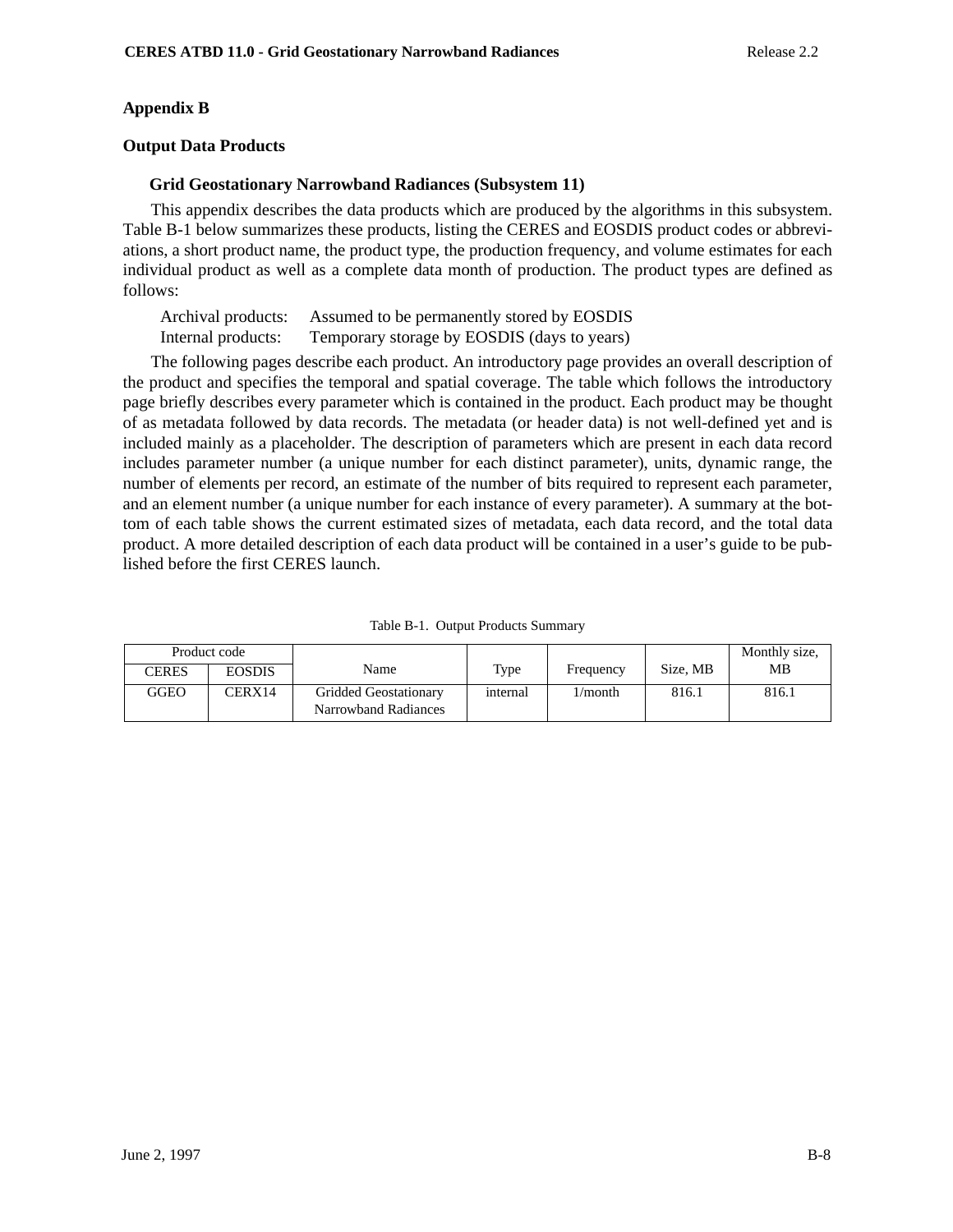### **Gridded Geostationary Narrowband Radiances (GGEO)**

The GGEO product is a single file containing a header record followed by multiple data records. The header record contains information to identify the product contents and version. These data are the CERES Data Product Code, the Data Starting and Ending Date, and the Product Creation Date and Time.

Each data record, called an hourbox, contains data particular to a single grid region and hour. The number of hourboxes on the file is constant and is determined by the number of data hours per day, the maximum number of days per month, and the number of regions in the grid (8 hours per day x 31 days per month x 64800 regions on globe = 16,070,400 hourboxes). Hourboxes for which there are no ISCCP data are filled with default values.

The data record (hourbox) contains 3 categories of data: Satellite and Hourbox ID information, Key Footprint Parameters, and Radiance Statistics.

- The **Satellite and Hourbox ID** information, as the name implies, identifies the hourbox, as well as the satellite which collected the data within the hourbox. Although there are many grid regions on the earth that are observed by more than one geostationary satellite, each hourbox contains only data from the closest observing satellite.
- The **Key Footprint Parameters** are data associated with the key footprint, the footprint which falls closest to the centroid of the region. These data are the time of the footprint and three angle measurements associated with the footprint: the cosine of the satellite zenith angle, the cosine of the solar zenith angle, and the relative azimuth angle.
- The primary data on the GGEO product are **Radiance Statistics**. These are visible and infrared radiance values averaged over a grid region every 3rd hour of each month. The statistics contain, in order, the calculated mean and variance, and the number of footprints used for the calculations.

| Level: 3                                                                                | <b>Portion of Globe Covered</b>                          |
|-----------------------------------------------------------------------------------------|----------------------------------------------------------|
| <b>Type:</b> Ancillary                                                                  | <b>File:</b> Entire globe                                |
| <b>Frequency: Monthly</b>                                                               | <b>Record:</b> 1.0 degree equal angle regions            |
| <b>Time Interval Covered</b><br><b>File:</b> Monthly<br><b>Record:</b> Every third hour | <b>Portion of Atmosphere Covered</b><br><b>File: TOA</b> |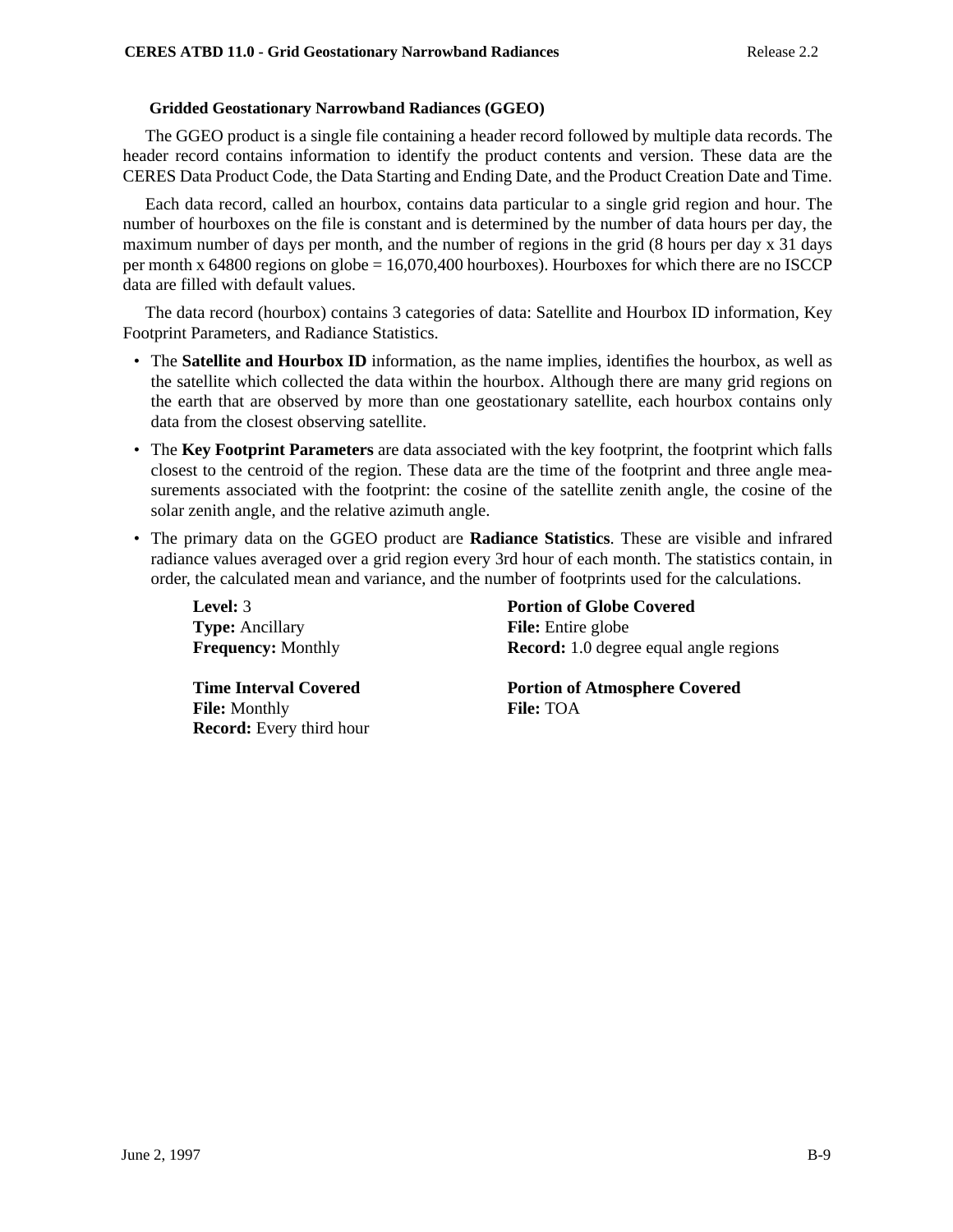### Table B-2. Gridded Geostationary Narrowband Radiances (GGEO)

| <b>Description</b>                    | <b>Parameter</b><br><b>Num</b> | Unit                 | Range               | Elements/<br>Record | Bits/<br>Elem | Elem<br><b>Num</b> | Bits/<br><b>Rec</b> |
|---------------------------------------|--------------------------------|----------------------|---------------------|---------------------|---------------|--------------------|---------------------|
| <b>GGEO</b>                           |                                |                      |                     |                     |               |                    |                     |
| <b>GGEO Header</b>                    |                                |                      |                     |                     |               |                    |                     |
| <b>CERES Data Product Code</b>        |                                | N/A                  | N/A                 | 1                   | 32            |                    | 32                  |
| Data Starting Date                    |                                | N/A                  | N/A                 | 1                   | 32            |                    | 32                  |
| Data Ending Date                      |                                | N/A                  | N/A                 | 1                   | 32            |                    | 32                  |
| <b>Product Creation Date</b>          |                                | N/A                  | N/A                 | 1                   | 32            |                    | 32                  |
| <b>Product Creation Time</b>          |                                | N/A                  | N/A                 | 1                   | 32            |                    | 32                  |
| <b>GGEO Record</b>                    |                                |                      |                     |                     |               |                    |                     |
| Satellite and Hourbox ID              |                                |                      |                     |                     |               |                    |                     |
| Satellite Number                      | 1                              | N/A                  | N/A                 | $\mathbf{1}$        | 32            | $\mathbf{1}$       | 32                  |
| <b>Region Number</b>                  | $\overline{2}$                 | N/A                  | 1.64800             | 1                   | 32            | 2                  | 32                  |
| Hour Number                           | 3                              | N/A                  | 1.744               | 1                   | 32            | 3                  | 32                  |
| <b>Key Footprint Parameters</b>       |                                |                      |                     |                     |               |                    |                     |
| Time                                  | 4                              | hhmmss               | 0.235959            | 1                   | 32            | 4                  | 32                  |
| Cos of Satellite Zenith Angle         | 5                              | N/A                  | $-1.0$ $\dots$ 1.0  | 1                   | 32            | 5                  | 32                  |
| Cos of Solar Zenith Angle             | 6                              | N/A                  | $-1.0$ $\dots$ 1.0  | 1                   | 32            | 6                  | 32                  |
| Relative Azimuth Angle                | 7                              | Degrees              | 0.0180.0            | 1                   | 32            | $\overline{7}$     | 32                  |
| <b>Radiance Statistics</b>            |                                |                      |                     |                     |               |                    |                     |
| visible radiance: mean, var, num obs  | 8                              | $W/m^2/SR$           | $0.0$ $\ldots$ 20.0 | 3                   | 32            | 8                  | 96                  |
| infrared radiance: mean, var, num obs | 9                              | $W/m^2$ / $\mu$ m/SR | 0.0600.0            | 3                   | 32            | 11                 | 96                  |

| <b>Total Meta Bits/File:</b>    | 160        |
|---------------------------------|------------|
| <b>Total Data Bits/Record:</b>  | 416        |
| <b>Total Records/File:</b>      | 16070400   |
| <b>Total Data Bits/File:</b>    | 6685286400 |
| <b>Total Bits/File:</b>         | 6685286560 |
| <b>Total Data Bytes/Record:</b> | 52         |
| <b>Total Data Bytes/File</b>    | 835660800  |
| <b>Total Files/Product:</b>     |            |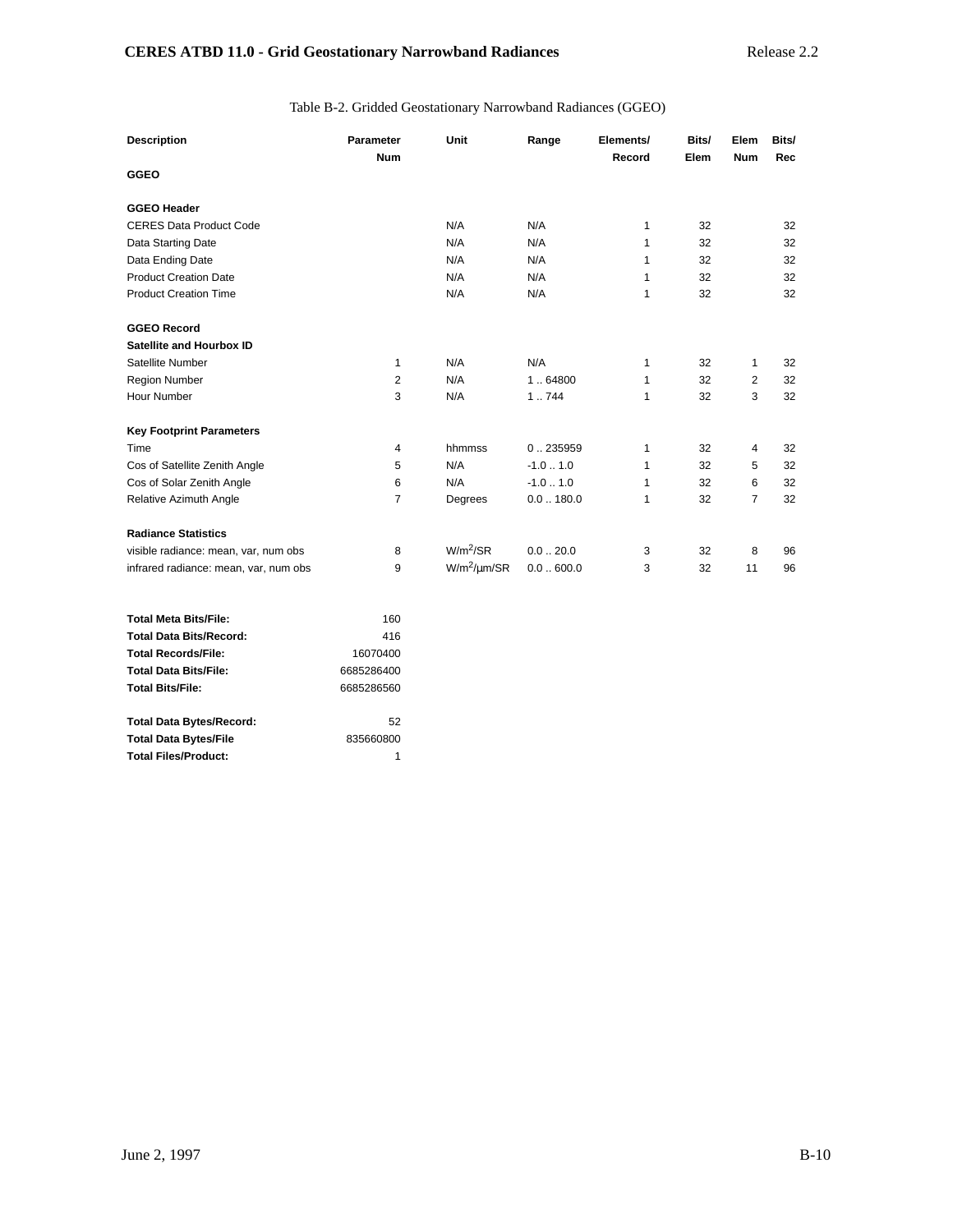# **Appendix C**

# **Nomenclature**

# **Acronyms**

| <b>ADEOS</b> | <b>Advanced Earth Observing System</b>                                                         |
|--------------|------------------------------------------------------------------------------------------------|
| <b>ADM</b>   | <b>Angular Distribution Model</b>                                                              |
| <b>AIRS</b>  | Atmospheric Infrared Sounder (EOS-AM)                                                          |
| AMSU         | Advanced Microwave Sounding Unit (EOS-PM)                                                      |
| <b>APD</b>   | <b>Aerosol Profile Data</b>                                                                    |
| <b>APID</b>  | <b>Application Identifier</b>                                                                  |
| <b>ARESE</b> | <b>ARM Enhanced Shortwave Experiment</b>                                                       |
| <b>ARM</b>   | <b>Atmospheric Radiation Measurement</b>                                                       |
| <b>ASOS</b>  | <b>Automated Surface Observing Sites</b>                                                       |
| <b>ASTER</b> | Advanced Spaceborne Thermal Emission and Reflection Radiometer                                 |
| <b>ASTEX</b> | <b>Atlantic Stratocumulus Transition Experiment</b>                                            |
| <b>ASTR</b>  | <b>Atmospheric Structures</b>                                                                  |
| <b>ATBD</b>  | <b>Algorithm Theoretical Basis Document</b>                                                    |
| <b>AVG</b>   | Monthly Regional, Average Radiative Fluxes and Clouds (CERES Archival Data<br>Product)         |
| <b>AVHRR</b> | <b>Advanced Very High Resolution Radiometer</b>                                                |
| <b>BDS</b>   | <b>Bidirectional Scan (CERES Archival Data Product)</b>                                        |
| <b>BRIE</b>  | <b>Best Regional Integral Estimate</b>                                                         |
| <b>BSRN</b>  | <b>Baseline Surface Radiation Network</b>                                                      |
| <b>BTD</b>   | <b>Brightness Temperature Difference(s)</b>                                                    |
| <b>CCD</b>   | <b>Charge Coupled Device</b>                                                                   |
| <b>CCSDS</b> | <b>Consultative Committee for Space Data Systems</b>                                           |
| <b>CEPEX</b> | <b>Central Equatorial Pacific Experiment</b>                                                   |
| <b>CERES</b> | Clouds and the Earth's Radiant Energy System                                                   |
| <b>CID</b>   | Cloud Imager Data                                                                              |
| <b>CLAVR</b> | <b>Clouds from AVHRR</b>                                                                       |
| <b>CLS</b>   | <b>Constrained Least Squares</b>                                                               |
| <b>COPRS</b> | Cloud Optical Property Retrieval System                                                        |
| <b>CPR</b>   | <b>Cloud Profiling Radar</b>                                                                   |
| <b>CRH</b>   | Clear Reflectance, Temperature History (CERES Archival Data Product)                           |
| <b>CRS</b>   | Single Satellite CERES Footprint, Radiative Fluxes and Clouds (CERES Archival<br>Data Product) |
| <b>DAAC</b>  | Distributed Active Archive Center                                                              |
| <b>DAC</b>   | Digital-Analog Converter                                                                       |
| <b>DAO</b>   | Data Assimilation Office                                                                       |
|              |                                                                                                |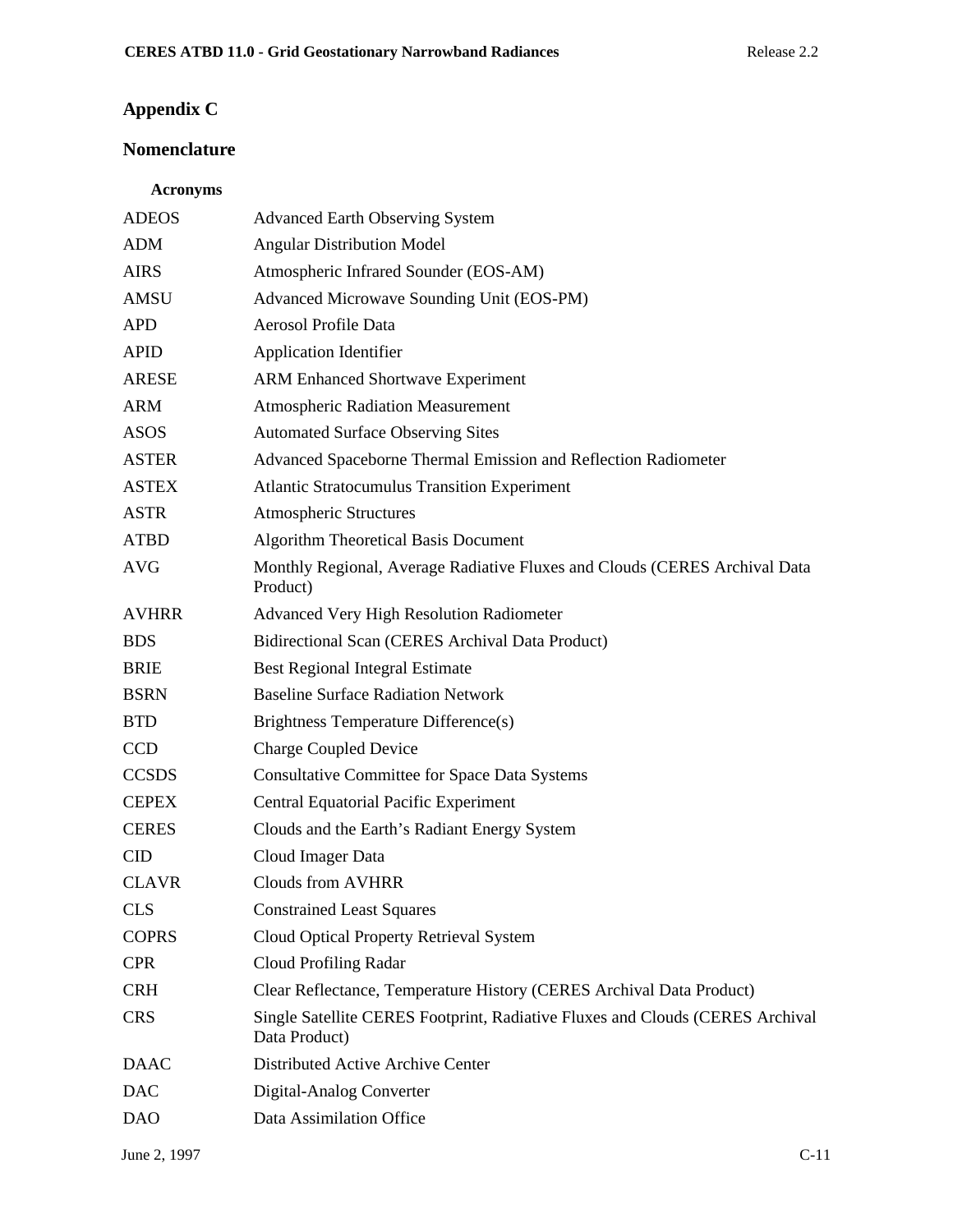| $DB$             | Database                                                                        |
|------------------|---------------------------------------------------------------------------------|
| <b>DFD</b>       | Data Flow Diagram                                                               |
| <b>DLF</b>       | Downward Longwave Flux                                                          |
| <b>DMSP</b>      | Defense Meteorological Satellite Program                                        |
| <b>EADM</b>      | ERBE-Like Albedo Directional Model (CERES Input Data Product)                   |
| <b>ECA</b>       | Earth Central Angle                                                             |
| <b>ECLIPS</b>    | <b>Experimental Cloud Lidar Pilot Study</b>                                     |
| <b>ECMWF</b>     | European Centre for Medium-Range Weather Forecasts                              |
| <b>EDDB</b>      | ERBE-Like Daily Data Base (CERES Archival Data Product)                         |
| EID <sub>9</sub> | ERBE-Like Internal Data Product 9 (CERES Internal Data Product)                 |
| <b>EOS</b>       | Earth Observing System                                                          |
| <b>EOSDIS</b>    | Earth Observing System Data Information System                                  |
| <b>EOS-AM</b>    | <b>EOS Morning Crossing Mission</b>                                             |
| <b>EOS-PM</b>    | <b>EOS Afternoon Crossing Mission</b>                                           |
| <b>ENSO</b>      | El Niño/Southern Oscillation                                                    |
| <b>ENVISAT</b>   | <b>Environmental Satellite</b>                                                  |
| <b>EPHANC</b>    | Ephemeris and Ancillary (CERES Input Data Product)                              |
| <b>ERB</b>       | <b>Earth Radiation Budget</b>                                                   |
| <b>ERBE</b>      | <b>Earth Radiation Budget Experiment</b>                                        |
| <b>ERBS</b>      | <b>Earth Radiation Budget Satellite</b>                                         |
| <b>ESA</b>       | European Space Agency                                                           |
| ES4              | ERBE-Like S4 Data Product (CERES Archival Data Product)                         |
| ES4G             | ERBE-Like S4G Data Product (CERES Archival Data Product)                        |
| ES8              | ERBE-Like S8 Data Product (CERES Archival Data Product)                         |
| ES <sub>9</sub>  | ERBE-Like S9 Data Product (CERES Archival Data Product)                         |
| <b>FLOP</b>      | <b>Floating Point Operation</b>                                                 |
| <b>FIRE</b>      | <b>First ISCCP Regional Experiment</b>                                          |
| FIRE II IFO      | First ISCCP Regional Experiment II Intensive Field Observations                 |
| <b>FOV</b>       | Field of View                                                                   |
| <b>FSW</b>       | Hourly Gridded Single Satellite Fluxes and Clouds (CERES Archival Data Product) |
| <b>FTM</b>       | <b>Functional Test Model</b>                                                    |
| GAC              | Global Area Coverage (AVHRR data mode)                                          |
| GAP              | Gridded Atmospheric Product (CERES Input Data Product)                          |
| <b>GCIP</b>      | <b>GEWEX Continental-Phase International Project</b>                            |
| <b>GCM</b>       | <b>General Circulation Model</b>                                                |
| <b>GEBA</b>      | Global Energy Balance Archive                                                   |
| <b>GEO</b>       | <b>ISSCP Radiances (CERES Input Data Product)</b>                               |
| <b>GEWEX</b>     | Global Energy and Water Cycle Experiment                                        |
| <b>GLAS</b>      | Geoscience Laser Altimetry System                                               |
|                  |                                                                                 |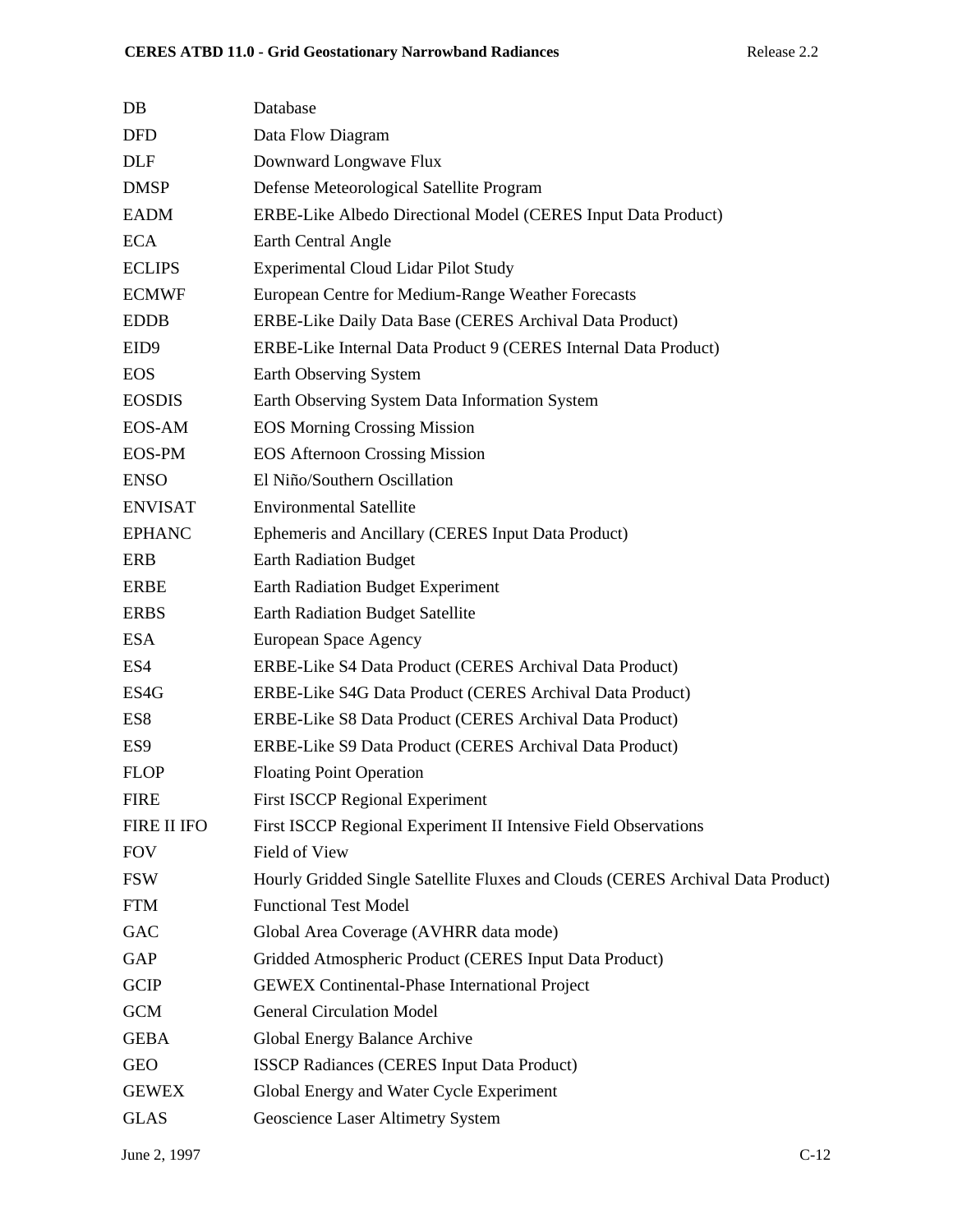| <b>GMS</b>      | <b>Geostationary Meteorological Satellite</b>               |
|-----------------|-------------------------------------------------------------|
| <b>GOES</b>     | Geostationary Operational Environmental Satellite           |
| <b>HBTM</b>     | Hybrid Bispectral Threshold Method                          |
| <b>HIRS</b>     | High-Resolution Infrared Radiation Sounder                  |
| <b>HIS</b>      | High-Resolution Interferometer Sounder                      |
| <b>ICM</b>      | <b>Internal Calibration Module</b>                          |
| <b>ICRCCM</b>   | Intercomparison of Radiation Codes in Climate Models        |
| ID              | Identification                                              |
| <b>IEEE</b>     | Institute of Electrical and Electronics Engineers           |
| <b>IES</b>      | <b>Instrument Earth Scans (CERES Internal Data Product)</b> |
| <b>IFO</b>      | <b>Intensive Field Observation</b>                          |
| <b>INSAT</b>    | <b>Indian Satellite</b>                                     |
| <b>IOP</b>      | <b>Intensive Observing Period</b>                           |
| IR              | <b>Infrared</b>                                             |
| <b>IRIS</b>     | <b>Infrared Interferometer Spectrometer</b>                 |
| <b>ISCCP</b>    | <b>International Satellite Cloud Climatology Project</b>    |
| <b>ISS</b>      | <b>Integrated Sounding System</b>                           |
| <b>IWP</b>      | <b>Ice Water Path</b>                                       |
| <b>LAC</b>      | Local Area Coverage (AVHRR data mode)                       |
| LaRC            | <b>Langley Research Center</b>                              |
| <b>LBC</b>      | Laser Beam Ceilometer                                       |
| <b>LBTM</b>     | Layer Bispectral Threshold Method                           |
| Lidar           | <b>Light Detection and Ranging</b>                          |
| <b>LITE</b>     | Lidar In-Space Technology Experiment                        |
| Lowtran 7       | Low-Resolution Transmittance (Radiative Transfer Code)      |
| LW              | Longwave                                                    |
| <b>LWP</b>      | Liquid Water Path                                           |
| <b>MAM</b>      | <b>Mirror Attenuator Mosaic</b>                             |
| MC              | <b>Mostly Cloudy</b>                                        |
| <b>MCR</b>      | Microwave Cloud Radiometer                                  |
| <b>METEOSAT</b> | Meteorological Operational Satellite (European)             |
| <b>METSAT</b>   | Meteorological Satellite                                    |
| <b>MFLOP</b>    | <b>Million FLOP</b>                                         |
| <b>MIMR</b>     | Multifrequency Imaging Microwave Radiometer                 |
| <b>MISR</b>     | Multiangle Imaging Spectroradiometer                        |
| <b>MLE</b>      | Maximum Likelihood Estimate                                 |
| <b>MOA</b>      | Meteorology Ozone and Aerosol                               |
| <b>MODIS</b>    | Moderate-Resolution Imaging Spectroradiometer               |
| <b>MSMR</b>     | Multispectral, Multiresolution                              |
|                 |                                                             |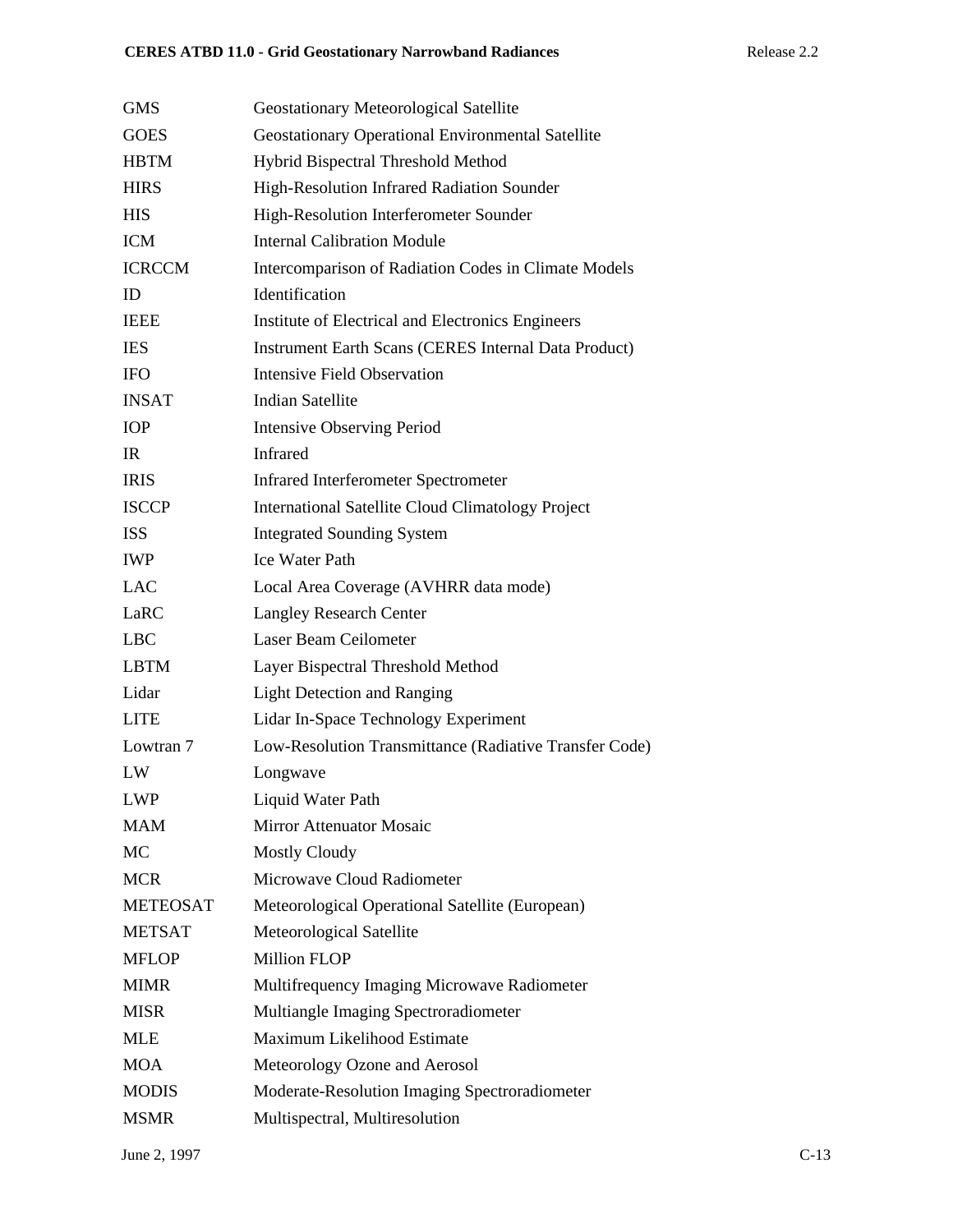| <b>MTSA</b>    | Monthly Time and Space Averaging                                                        |
|----------------|-----------------------------------------------------------------------------------------|
| <b>MWH</b>     | Microwave Humidity                                                                      |
| <b>MWP</b>     | Microwave Water Path                                                                    |
| <b>NASA</b>    | National Aeronautics and Space Administration                                           |
| <b>NCAR</b>    | National Center for Atmospheric Research                                                |
| <b>NCEP</b>    | <b>National Centers for Environmental Prediction</b>                                    |
| <b>NESDIS</b>  | National Environmental Satellite, Data, and Information Service                         |
| <b>NIR</b>     | Near Infrared                                                                           |
| <b>NMC</b>     | National Meteorological Center                                                          |
| <b>NOAA</b>    | National Oceanic and Atmospheric Administration                                         |
| <b>NWP</b>     | <b>Numerical Weather Prediction</b>                                                     |
| <b>OLR</b>     | <b>Outgoing Longwave Radiation</b>                                                      |
| <b>OPD</b>     | Ozone Profile Data (CERES Input Data Product)                                           |
| OV             | Overcast                                                                                |
| PC             | Partly Cloudy                                                                           |
| <b>POLDER</b>  | Polarization of Directionality of Earth's Reflectances                                  |
| <b>PRT</b>     | <b>Platinum Resistance Thermometer</b>                                                  |
| <b>PSF</b>     | Point Spread Function                                                                   |
| PW             | Precipitable Water                                                                      |
| <b>RAPS</b>    | Rotating Azimuth Plane Scan                                                             |
| <b>RPM</b>     | <b>Radiance Pairs Method</b>                                                            |
| <b>RTM</b>     | <b>Radiometer Test Model</b>                                                            |
| SAB            | Sorting by Angular Bins                                                                 |
| <b>SAGE</b>    | <b>Stratospheric Aerosol and Gas Experiment</b>                                         |
| <b>SARB</b>    | Surface and Atmospheric Radiation Budget Working Group                                  |
| <b>SDCD</b>    | <b>Solar Distance Correction and Declination</b>                                        |
| <b>SFC</b>     | Hourly Gridded Single Satellite TOA and Surface Fluxes (CERES Archival<br>Data Product) |
| <b>SHEBA</b>   | Surface Heat Budget in the Arctic                                                       |
| <b>SPECTRE</b> | <b>Spectral Radiance Experiment</b>                                                     |
| <b>SRB</b>     | <b>Surface Radiation Budget</b>                                                         |
| <b>SRBAVG</b>  | Surface Radiation Budget Average (CERES Archival Data Product)                          |
| <b>SSF</b>     | Single Satellite CERES Footprint TOA and Surface Fluxes, Clouds                         |
| <b>SSMI</b>    | Special Sensor Microwave Imager                                                         |
| <b>SST</b>     | Sea Surface Temperature                                                                 |
| <b>SURFMAP</b> | Surface Properties and Maps (CERES Input Product)                                       |
| SW             | Shortwave                                                                               |
| <b>SWICS</b>   | <b>Shortwave Internal Calibration Source</b>                                            |
| <b>SYN</b>     | Synoptic Radiative Fluxes and Clouds (CERES Archival Data Product)                      |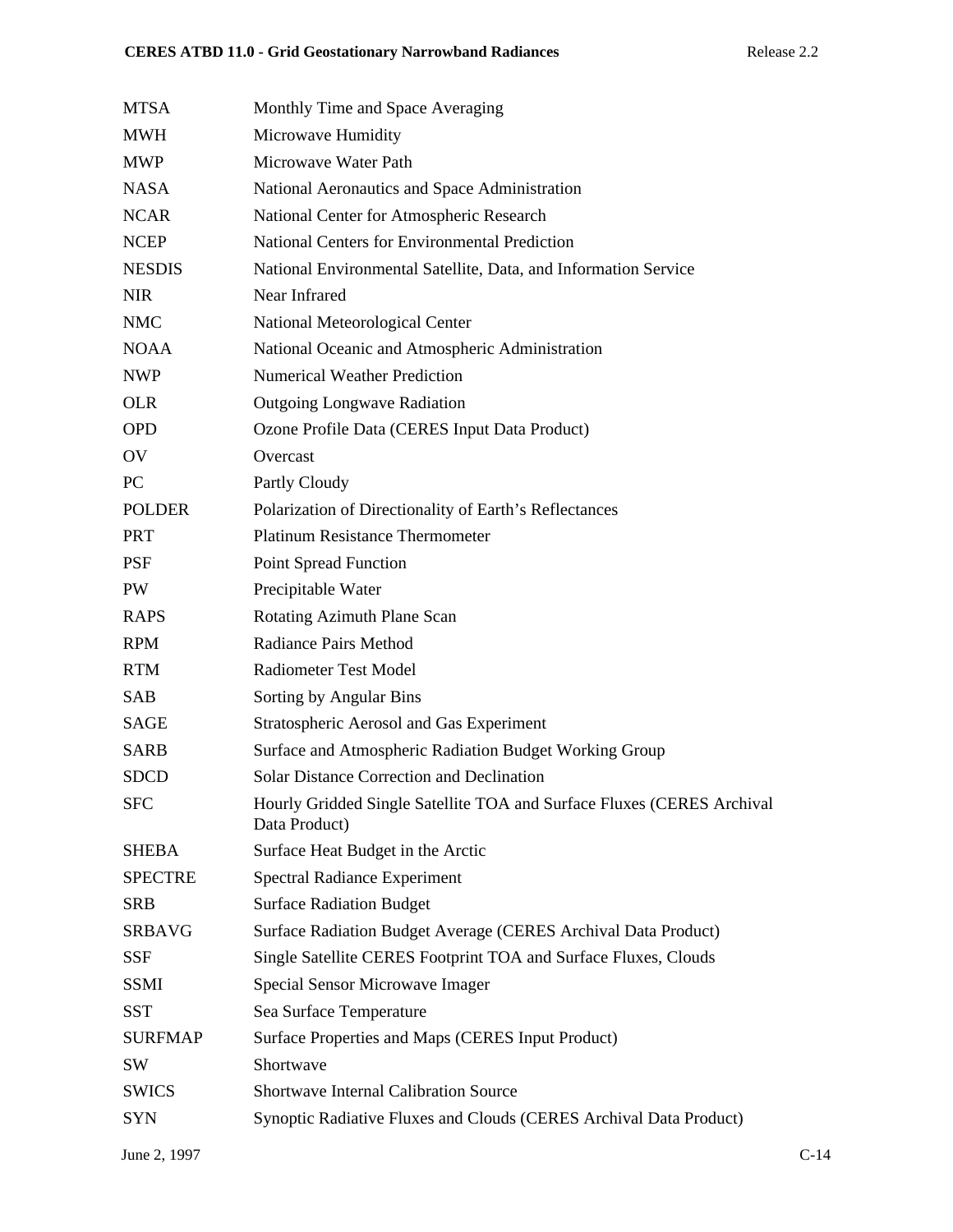| <b>SZA</b>   | Solar Zenith Angle                                                                            |
|--------------|-----------------------------------------------------------------------------------------------|
| <b>THIR</b>  | Temperature/Humidity Infrared Radiometer (Nimbus)                                             |
| <b>TIROS</b> | <b>Television Infrared Observation Satellite</b>                                              |
| <b>TISA</b>  | Time Interpolation and Spatial Averaging Working Group                                        |
| TMI          | <b>TRMM Microwave Imager</b>                                                                  |
| <b>TOA</b>   | Top of the Atmosphere                                                                         |
| <b>TOGA</b>  | <b>Tropical Ocean Global Atmosphere</b>                                                       |
| <b>TOMS</b>  | <b>Total Ozone Mapping Spectrometer</b>                                                       |
| <b>TOVS</b>  | <b>TIROS Operational Vertical Sounder</b>                                                     |
| <b>TRMM</b>  | <b>Tropical Rainfall Measuring Mission</b>                                                    |
| <b>TSA</b>   | Time-Space Averaging                                                                          |
| <b>UAV</b>   | <b>Unmanned Aerospace Vehicle</b>                                                             |
| <b>UT</b>    | <b>Universal Time</b>                                                                         |
| <b>UTC</b>   | <b>Universal Time Code</b>                                                                    |
| <b>VAS</b>   | VISSR Atmospheric Sounder (GOES)                                                              |
| <b>VIRS</b>  | <b>Visible Infrared Scanner</b>                                                               |
| <b>VISSR</b> | Visible and Infrared Spin Scan Radiometer                                                     |
| <b>WCRP</b>  | World Climate Research Program                                                                |
| WG           | <b>Working Group</b>                                                                          |
| Win          | Window                                                                                        |
| WN           | Window                                                                                        |
| <b>WMO</b>   | World Meteorological Organization                                                             |
| ZAVG         | Monthly Zonal and Global Average Radiative Fluxes and Clouds (CERES Archival<br>Data Product) |
|              |                                                                                               |

# **Symbols**

| A                 | atmospheric absorptance                             |
|-------------------|-----------------------------------------------------|
| $B_{\lambda}(T)$  | <b>Planck function</b>                              |
| $\mathcal{C}$     | cloud fractional area coverage                      |
| $CF_2Cl_2$        | dichlorofluorocarbon                                |
| CFCl <sub>3</sub> | trichlorofluorocarbon                               |
| CH <sub>4</sub>   | methane                                             |
| CO <sub>2</sub>   | carbon dioxide                                      |
| D                 | total number of days in the month                   |
| $D_e$             | cloud particle equivalent diameter (for ice clouds) |
| $E_{o}$           | solar constant or solar irradiance                  |
| $\boldsymbol{F}$  | flux                                                |
| $\int$            | fraction                                            |
| $G_a$             | atmospheric greenhouse effect                       |
|                   |                                                     |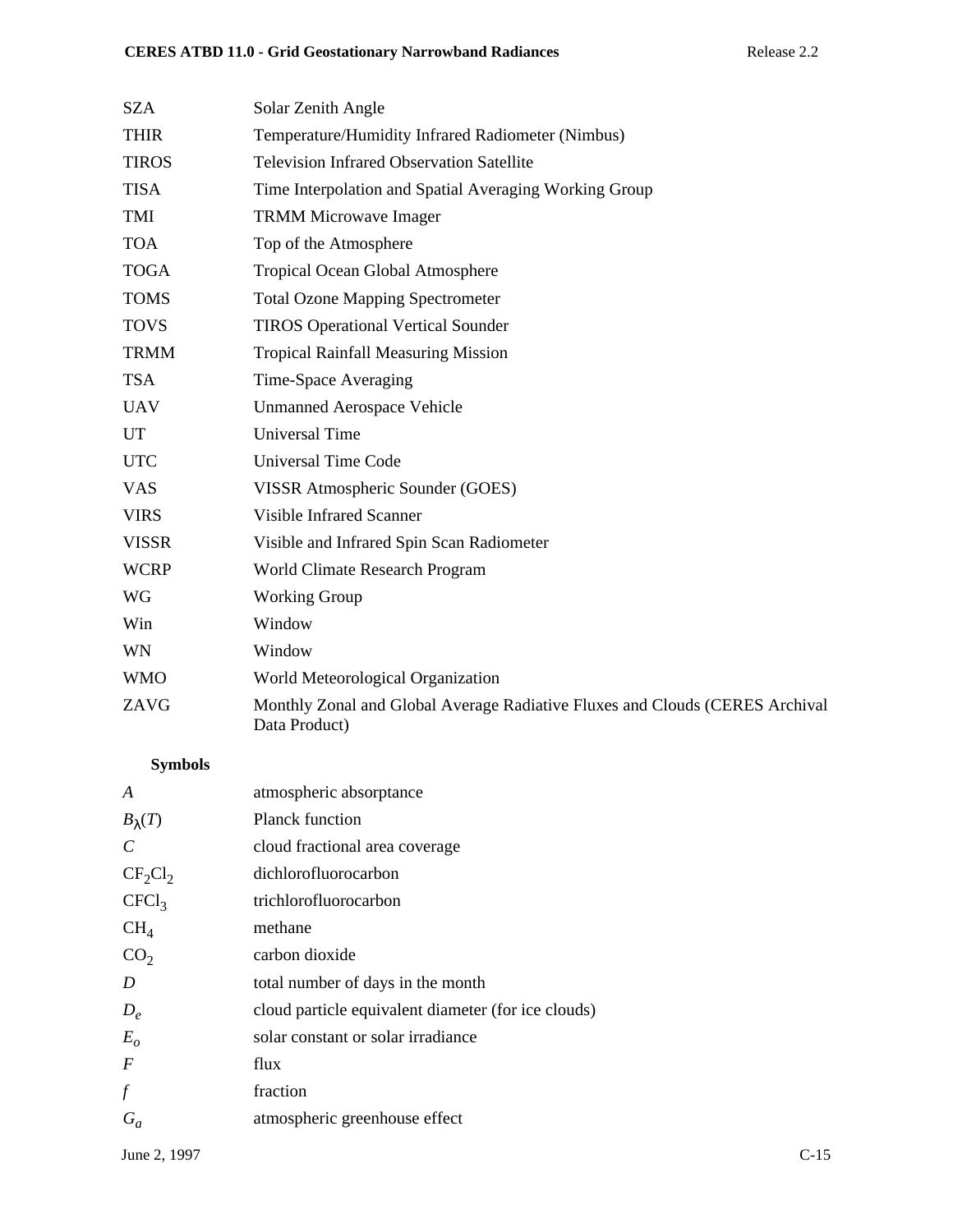| g                           | cloud asymmetry parameter                         |
|-----------------------------|---------------------------------------------------|
| $H_2O$                      | water vapor                                       |
| I                           | radiance                                          |
| $\dot{i}$                   | scene type                                        |
| $m_i$                       | imaginary refractive index                        |
| Ñ                           | angular momentum vector                           |
| $N_2O$                      | nitrous oxide                                     |
| $O_3$                       | ozone                                             |
| $\boldsymbol{P}$            | point spread function                             |
| $\boldsymbol{p}$            | pressure                                          |
| $Q_a$                       | absorption efficiency                             |
| $Q_e$                       | extinction efficiency                             |
| $Q_{s}$                     | scattering efficiency                             |
| R                           | anisotropic reflectance factor                    |
| $r_E$                       | radius of the Earth                               |
| $r_e$                       | effective cloud droplet radius (for water clouds) |
| $r_h$                       | column-averaged relative humidity                 |
| $S_{\rm o}$                 | summed solar incident SW flux                     |
| $S'_{o}$                    | integrated solar incident SW flux                 |
| $\boldsymbol{T}$            | temperature                                       |
| $T_B$                       | blackbody temperature                             |
| t                           | time or transmittance                             |
| $W_{liq}$                   | liquid water path                                 |
| w                           | precipitable water                                |
| $\hat{x}_o$                 | satellite position at $t_o$                       |
| x, y, z                     | satellite position vector components              |
| $\dot{x}, \dot{y}, \dot{z}$ | satellite velocity vector components              |
| Z.                          | altitude                                          |
| $z_{top}$                   | altitude at top of atmosphere                     |
| α                           | albedo or cone angle                              |
| β                           | cross-scan angle                                  |
| γ                           | Earth central angle                               |
| $\gamma_{at}$               | along-track angle                                 |
| $\gamma_{ct}$               | cross-track angle                                 |
| δ                           | along-scan angle                                  |
| ε                           | emittance                                         |
| Θ                           | colatitude of satellite                           |
| θ                           | viewing zenith angle                              |
| $\boldsymbol{\theta}_{o}$   | solar zenith angle                                |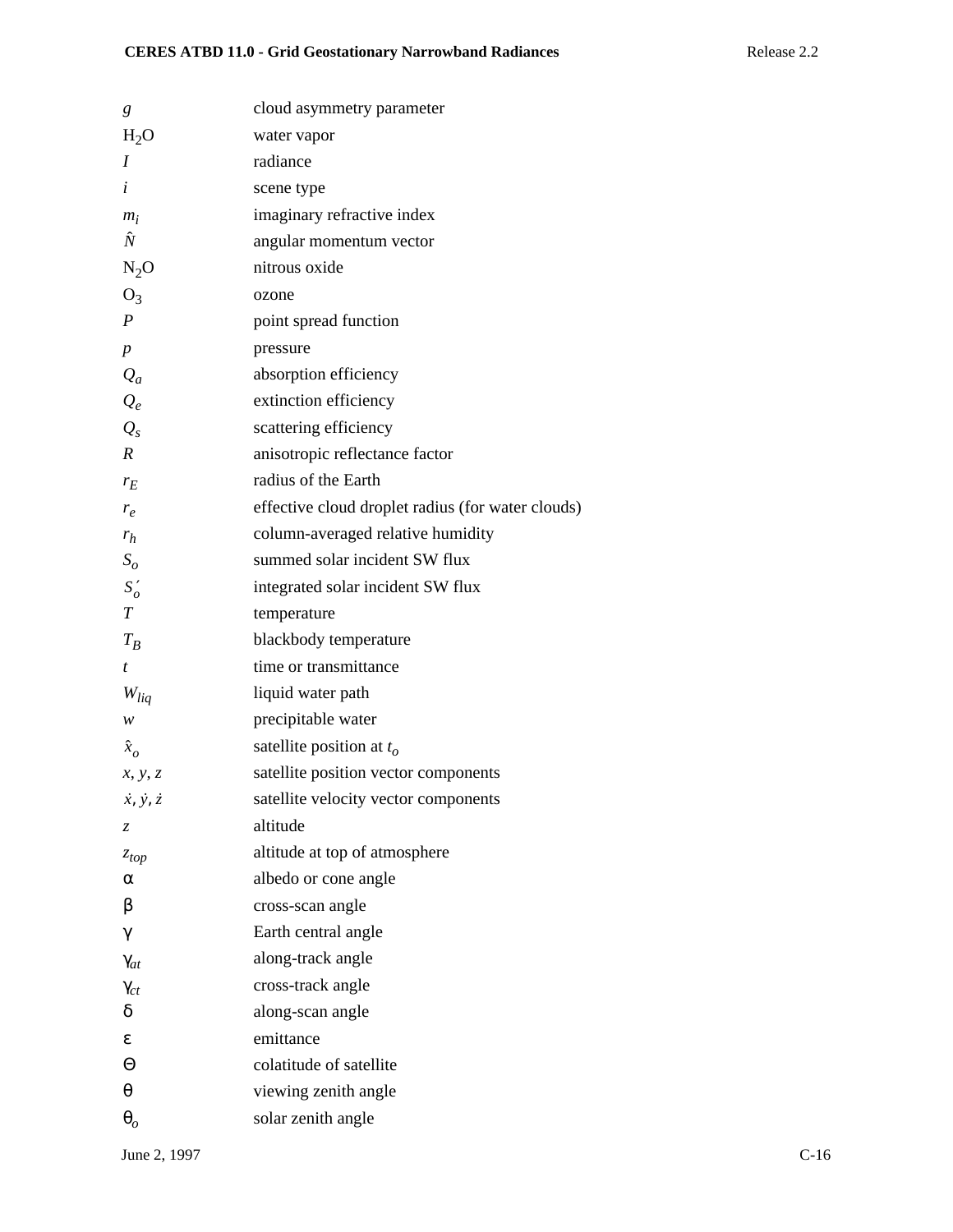| λ                       | wavelength                                     |
|-------------------------|------------------------------------------------|
| $\mu$                   | viewing zenith angle cosine                    |
| $\mu_{o}$               | solar zenith angle cosine                      |
| $\mathbf{v}$            | wave number                                    |
| ρ                       | bidirectional reflectance                      |
| τ                       | optical depth                                  |
| $\tau_{aer}(p)$         | spectral optical depth profiles of aerosols    |
| $\tau_{H_2O\lambda}(p)$ | spectral optical depth profiles of water vapor |
| $\tau_{\text{O}_3}(p)$  | spectral optical depth profiles of ozone       |
| Φ                       | longitude of satellite                         |
| φ                       | azimuth angle                                  |
| $\tilde{\omega}_o$      | single-scattering albedo                       |

# Subscripts:

| $\mathcal{C}$    | cloud               |
|------------------|---------------------|
| ch               | cloud base          |
| ce               | cloud effective     |
| cld              | cloud               |
| $\overline{c}$ s | clear sky           |
| Сt               | cloud top           |
| ice              | ice water           |
| lc               | lower cloud         |
| liq              | liquid water        |
| S                | surface             |
| uc               | upper cloud         |
| λ                | spectral wavelength |
|                  |                     |

# **Units**

| AU                    | astronomical unit          |
|-----------------------|----------------------------|
| cm                    | centimeter                 |
| $\text{cm-sec}^{-1}$  | centimeter per second      |
| count                 | count                      |
| day                   | day, Julian date           |
| deg                   | degree                     |
| $\text{deg-sec}^{-1}$ | degree per second          |
| DU                    | Dobson unit                |
| $erg\text{-}sec^{-1}$ | erg per second             |
| fraction              | fraction (range of $0-1$ ) |
| g                     | gram                       |
| $g$ -cm <sup>-2</sup> | gram per square centimeter |
|                       |                            |